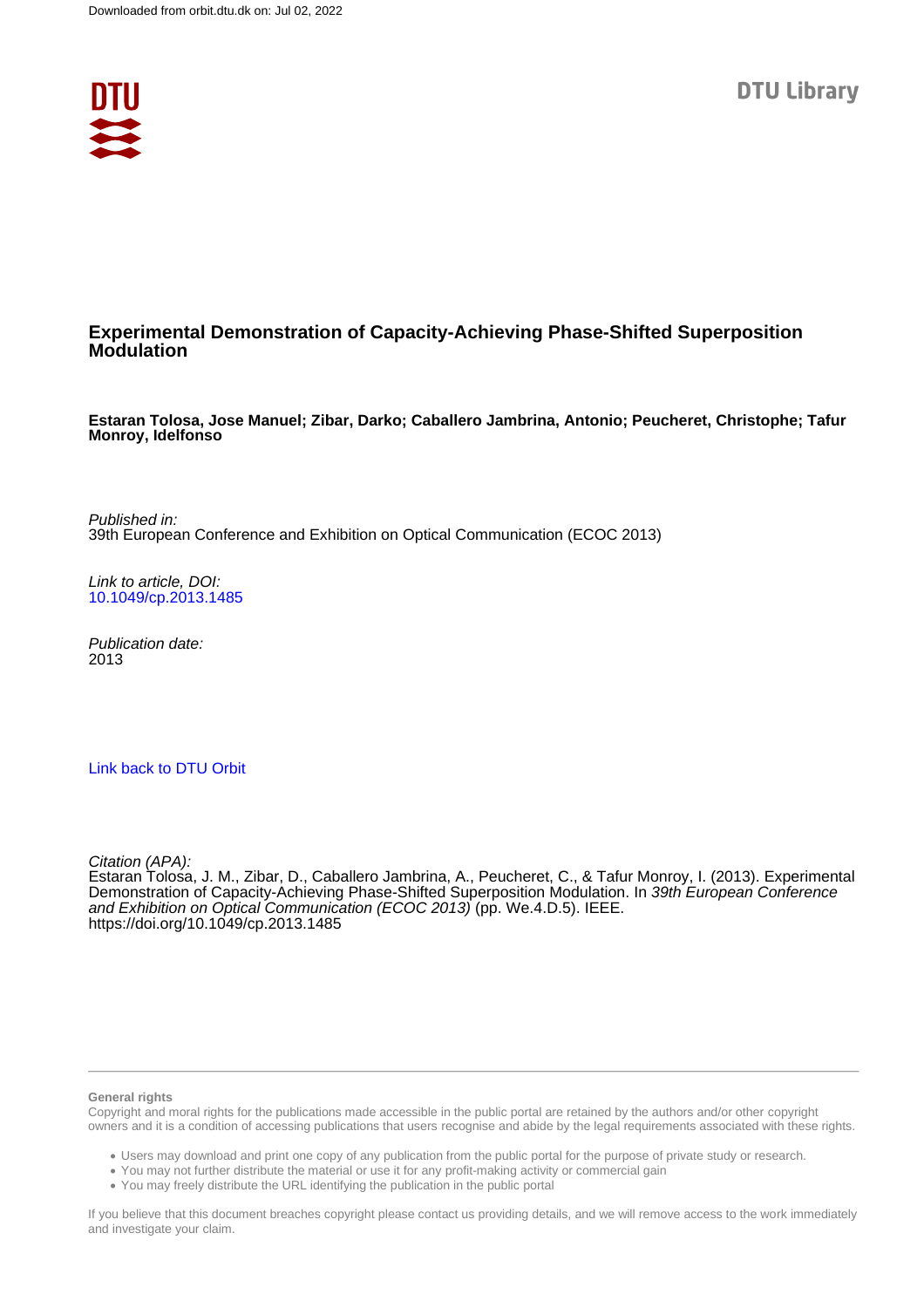# Experimental Demonstration of Capacity-Achieving Phase-Shifted Superposition Modulation

Jose Estaran, Darko Zibar, Antonio Caballero, Christophe Peucheret, Idelfonso Tafur Monroy

DTU Fotonik, Technical University of Denmark, DK-2800 Kgs. Lyngby, [jome@fotonik.dtu.dk](mailto:jome@fotonik.dtu.dk)

**Abstract** *We report on the first experimental demonstration of phase-shifted superposition modulation (PSM) for optical links. Successful demodulation and decoding is obtained after 240 km transmission for 16-, 32- and 64-PSM.*

## **Introduction**

In the quest for increasing the capacity of optical fiber transmission links, high-order modulation formats are receiving enormous attention as spectrally efficient solutions 1 . Even though great effort has been devoted to the development and demonstration of very highly efficient formats, the uniform distribution of the symbols on their constellation diagrams is sub-optimum with respect to Shannon's theorem. Several modulation schemes have arisen<sup> $2,3$ </sup> that cleverly combine coding and high-order mapping formats in order to shape the constellations and provide graceful all-in-one solution to obtain spectrally and power efficient transmission and effectively approach the ultimate channel capacity limit. Recently, iterative polar modulation (IPM) has been experimentally demonstrated for coherent OFDM based optical communication systems, giving up to 1.2 dB shaping gain and 11.15 b/s/Hz intrachannel spectral efficiency<sup>4</sup>.

 In this context, superposition coded modulation (SCM) with phase-shifted mapping  $($ PSM $)^5$  has been proposed as a promising highrate transmission model to approach the ultimate channel capacity while offering enhanced simplicity and flexibility at the transmitter and receiver sides.

 In this paper, the first experimental demonstration of 16-, 32- and 64-level SCM-PSM generation, demodulation and decoding for single carrier polarization multiplexed optical communication system is reported. The system performance is investigated in terms of signalto-noise ratio. Finally, a transmission distance of 240 km is achieved for up to 64-level PSM.

### **Superposition coded modulation (SCM) with phase-shifted mapping (PSM)**

Rather than performing a nonlinear bit-to-symbol mapping, the symbols are designed in SCM by linearly superimposing a certain number of independent, coded and complex-weighted binary streams<sup>5</sup>. The power and phase of the complex weights are determined by the mapping scheme. In the case of PSM, constant power and uniformly distributed phases across the branches are used.

Despite the central limit theorem not being applicable due to the different phase shifts between the branches, the in-phase and quadrature components are statistically independent. This fact allows the passive and simple generation of geometrically quasi-Gaussian constellations (see Fig. 1) that arbitrarily approach the ultimate shaping gain for a sufficiently large number of layers and particular values of signal-to-noise ratios (SNRs) (see Fig 2). These are called capacity-achieving modulation formats.



**Fig. 1:** 64-PSM signal constellation and the in-phase histogram. Ideal (red) and recovered optical back-toback (gray).

Fig. 1 shows an example of recovered optical back-to-back constellation employing 64-PSM together with the ideal constellation points. On the borders, the in-phase and quadrature Gaussian-like histograms of the measured data and ideal data are shown.

The interlayer interference caused by the superposition operation, often gives rise to nonbijective correspondences between symbols and bit tuples. This virtual reduction of cardinality results to be beneficial for some particular mappings where the Euclidean distance among certain adjoining symbols is increased, decreasing then the overall receiver sensitivity.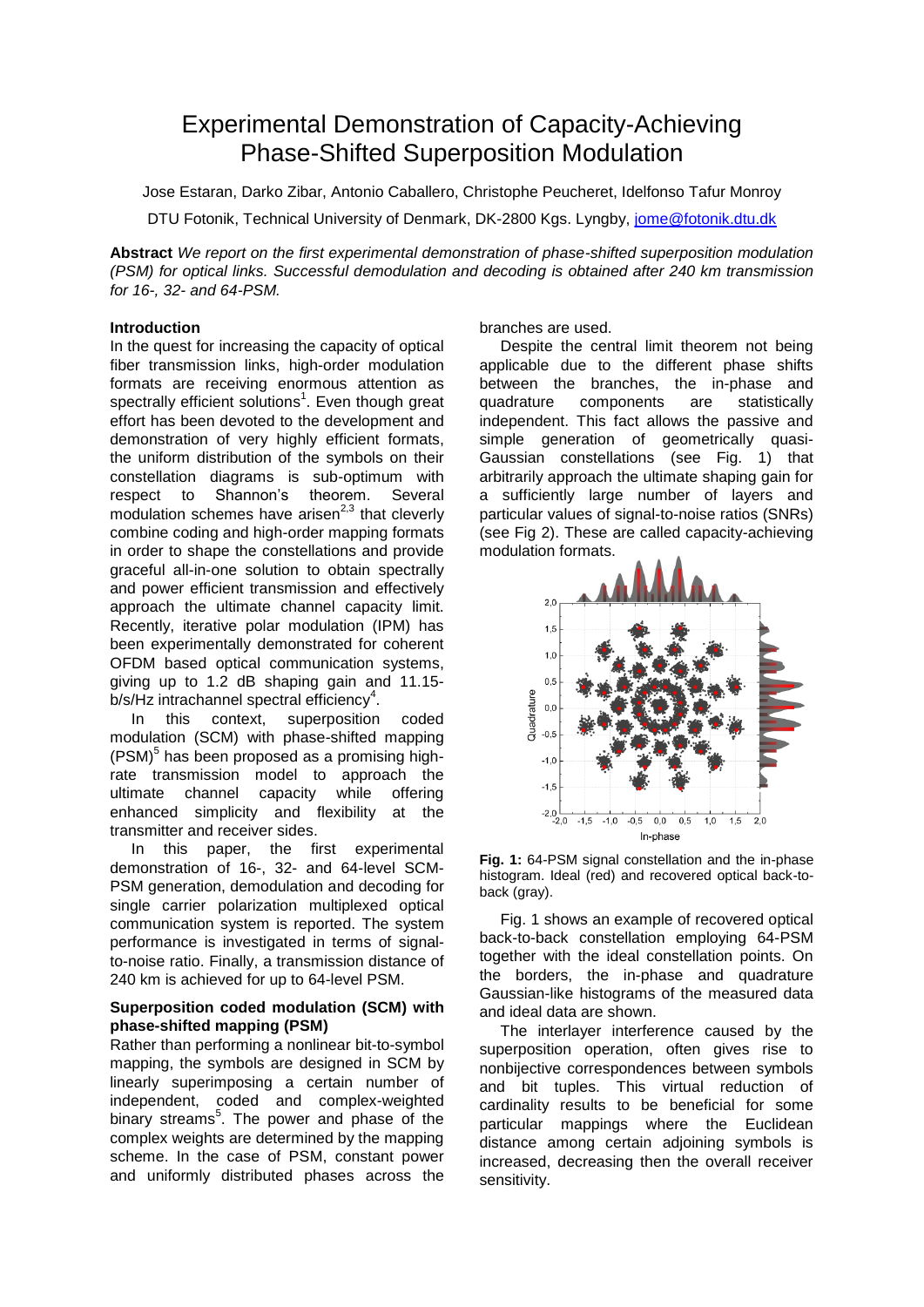

**Fig. 2:** Shaping gain of PSM vs. QAM for different modulation levels.

 Fig. 2 presents the shaping gains for diverse PSM orders over QAM. If the generated constellation is bijective (e.g. 16-PSM), QAM outperforms PSM in a range of SNR values before the shaping gain stabilizes at 0 dB where maximum transmission capacities are expected to be reached (highest SNRs). In the case of ambiguous mapping (e.g. 32- and 64-PSM) the gain behavior differs at high SNRs. The reduced cardinality of these constellations will prevent the system form attaining the maximum transmission capacity. Such ambiguities are resolved in the receiver side by forcing the demapper and decoder to share extrinsic information repeatedly in an iterative structure that becomes fundamental. This is dubbed "turbo processing"<sup>4</sup>. Seizing upon the characteristic fact that PSM can be modeled as a Markov process, the Bahl-Cocke-Jelinek-Raviv (BCJR) algorithm provides the necessary bit-wise information for the demapper to separate the layers at a lower computational cost as compared to the general a posteriori probability (APP) algorithm required when other modulation formats are used.

#### **Experimental Setup**

The schematic of the experimental setup is shown in Fig. 3. At the transmitter, a 1550 nm external-cavity laser (ECL) with ~100 kHz linewidth is used as the light source. The output

of the laser is modulated by an optical push-pull I/Q modulator, which is directly driven from the outputs (2  $V_{\text{pp}}$ ) of a 10-bit resolution arbitrary waveform generator (AWG) employed for electrical data signal generation. The sampling rate and the baudrate are fixed over the entire experiment at 12 GS/s and 6 GBaud (2 S/sym), respectively. Pseudo-random binary sequences (PRBS) of length  $2^{15}$ -1 were digitally processed to generate the waveforms. The processing module consists of: encoding, interleaving, upsampling and pulse shaping. Firstly, 150000 bits are encoded block-wise in a single-level strategy with a 1/2 rate convolutional code and (5,7) polynomial generator. Afterwards, a half-random interleaving is performed (the block lengths vary within 10000-15000 bits depending on the modulation level). The coded sequence is rendered parallel, offering further scrambling and preparing the data for the superposition coded mapping (see next section). After the I/Q modulator, polarization division multiplexing (PDM) is emulated. The transmitter output is amplified then launched into an uncompensated fiber link for transmission. The link is made of 3 spans of 80 km standard singlemode fiber (SSMF). Erbium-dopped fiber amplifiers (EDFAs) are used after each span.

At the receiver side, the incoming modulated optical data signal is coherently mixed with the local oscillator (LO, ECL with ~100 kHz linewidth). Afterwards, the four outputs from the four balanced photodiodes are sampled at 40 GS/s and acquired by digital storage oscilloscope (DSO) with 13 GHz bandwidth for offline processing. The digital signal processing (DSP) comprises the following modules: I/Q imbalance compensation, chromatic dispersion (CD) compensation, clock recovery, polarization de-multiplexing, carrier recovery, expectation maximization (EM) and iterative receiver. In order to perform polarization de-multiplexing the constant modulus algorithm (CMA) is firstly used for pre-convergence followed by the phaseindependent multi-modulus algorithm (MMA).



**Fig. 3:** Experimental setup. Insets: (a) digital transmitter for single-layer SCM-PSM; (b) example of optical eye diagram for 64-PSM; (c) Iterative receiver for single-layer SCM-PSM.